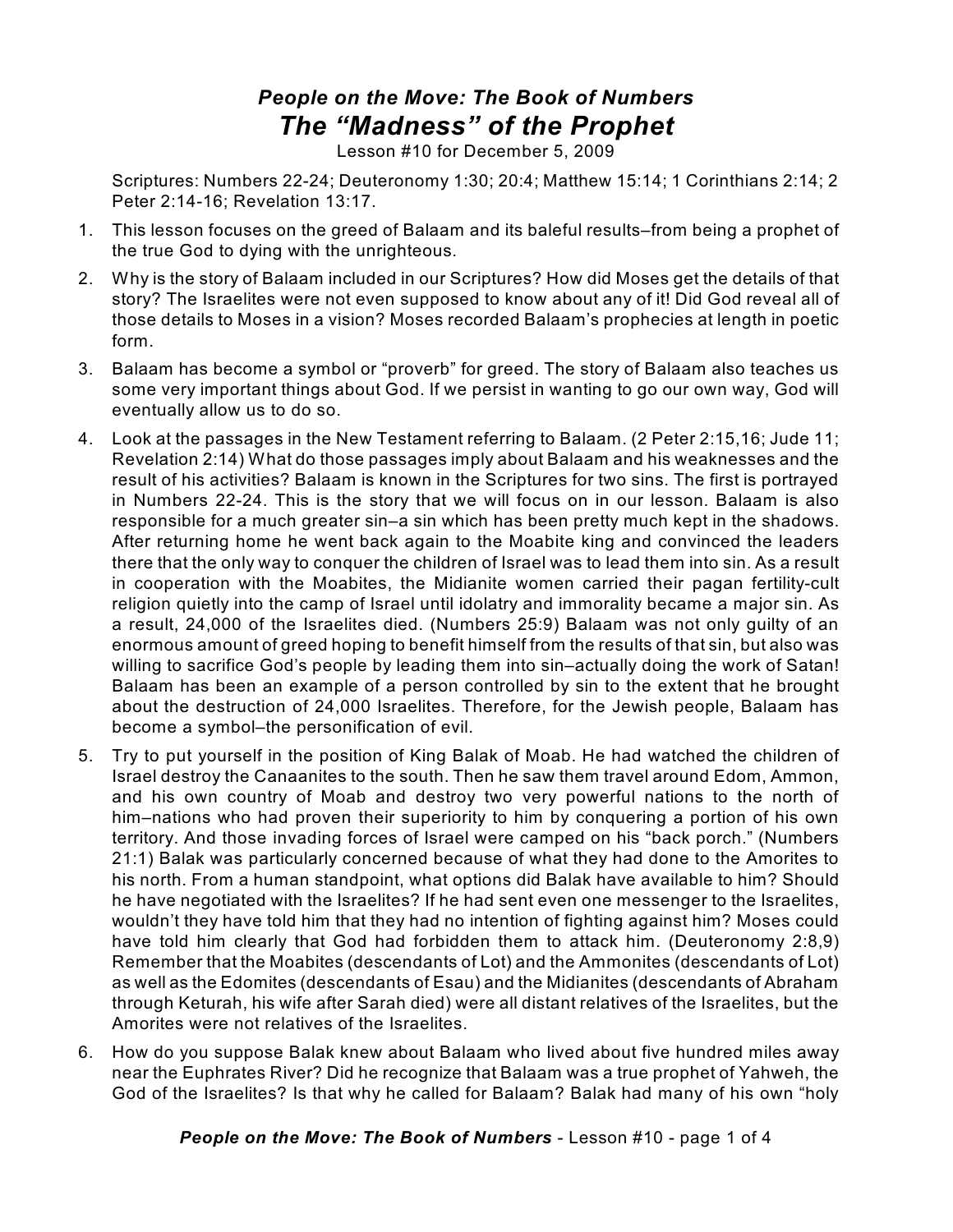men," prophets of his own "gods," Chemosh and Baal. Why didn't he ask one of them to curse Israel? Or had he already done that? Did he believe that his "gods" were inadequate to deal with Yahweh? Did Balak have some information about Balaam "going bad"?

- 7. In any case, Balak called for Balaam. Do we know anything about Balaam's life before that call? Except for the comments by Ellen White, we know nothing. How did a prophet of Yahweh come to be located in Mesopotamia near the city of Babylon? What did he do there? Did Yahweh try through Balaam to get the people of Mesopotamia to worship Him?
- 8. When the first group of dignitaries from Balak arrived at Balaam's home, what should Balaam have said? Had God revealed to him that those dignitaries were coming? Didn't Balaam recognize immediately when they presented their request that God would forbid him from carrying out such a mission? What did Balaam think he would accomplish by dallying with that temptation? Did he think that somehow he could get God to change His mind? Did he think that he could obey God's commands and still receive Balak's reward? At the beginning did he have any idea where playing with temptation would lead him?
- 9. How often do we play with temptation? When we are tempted, instead of immediately dismissing any possibility of the temptation, do we think about it and rationalize until we give in to the sin?
- 10. What did Balaam invite the dignitaries to do? In the morning Balaam had to tell the dignitaries that it was impossible for him to go and do what they had asked. (Numbers 22:7- 21)
- 11. As might be expected, Balak assumed that his bribes were not large enough or his dignitaries were not persuasive enough to get Balaam to comply. So, he sent a second group more powerful and with promises of greater riches to entice him. What happened when that second group of dignitaries arrived at Balaam's home?
- 12. Once again, Balaam prayed to God for instructions. That time, God told him that he was granted the privilege of going *if* the dignitaries came to him in the morning and asked him to go with them. Nevertheless, he would only be allowed to speak the words which God would give him. Notice these interesting words from Ellen White regarding what happened in the morning:

Balaam had received permission to go with the messengers from Moab *if* they came in the morning to call him. But, annoyed at his delay, and expecting another refusal, they set out on their homeward journey without further consultation with him. Every excuse for complying with the request of Balak had now been removed. But Balaam was determined to secure the reward; and, taking the beast upon which he was accustomed to ride, he set out on the journey. He feared that even now the divine permission might be withdrawn, and he pressed eagerly forward, impatient lest he should by some means fail to gain the coveted reward. {*Patriarchs and Prophets* 441.2}

13. Three times on the way to Moab an angel stood in front of the donkey preventing him from progressing. (Numbers 22:22-35) The first time, the donkey merely turned aside into a field. The second time, the donkey pressed Balaam's foot against a stone fence trying to get out of the angel's way. On the third occasion, the donkey was passing through a narrow area walled up on both sides, and the donkey simply sat down, not knowing what to do. At that point the donkey spoke to Balaam and Balaam answered him. Look at that conversation recorded in Numbers 22:28-30 and the subsequent discussion with the angel recorded in Numbers 22:31-35. Balaam was on a journey to "curse" and "destroy" millions of God's people, and yet, he was holding a conversation with a donkey! And he could not even kill the

*People on the Move: The Book of Numbers* - Lesson #10 - page 2 of 4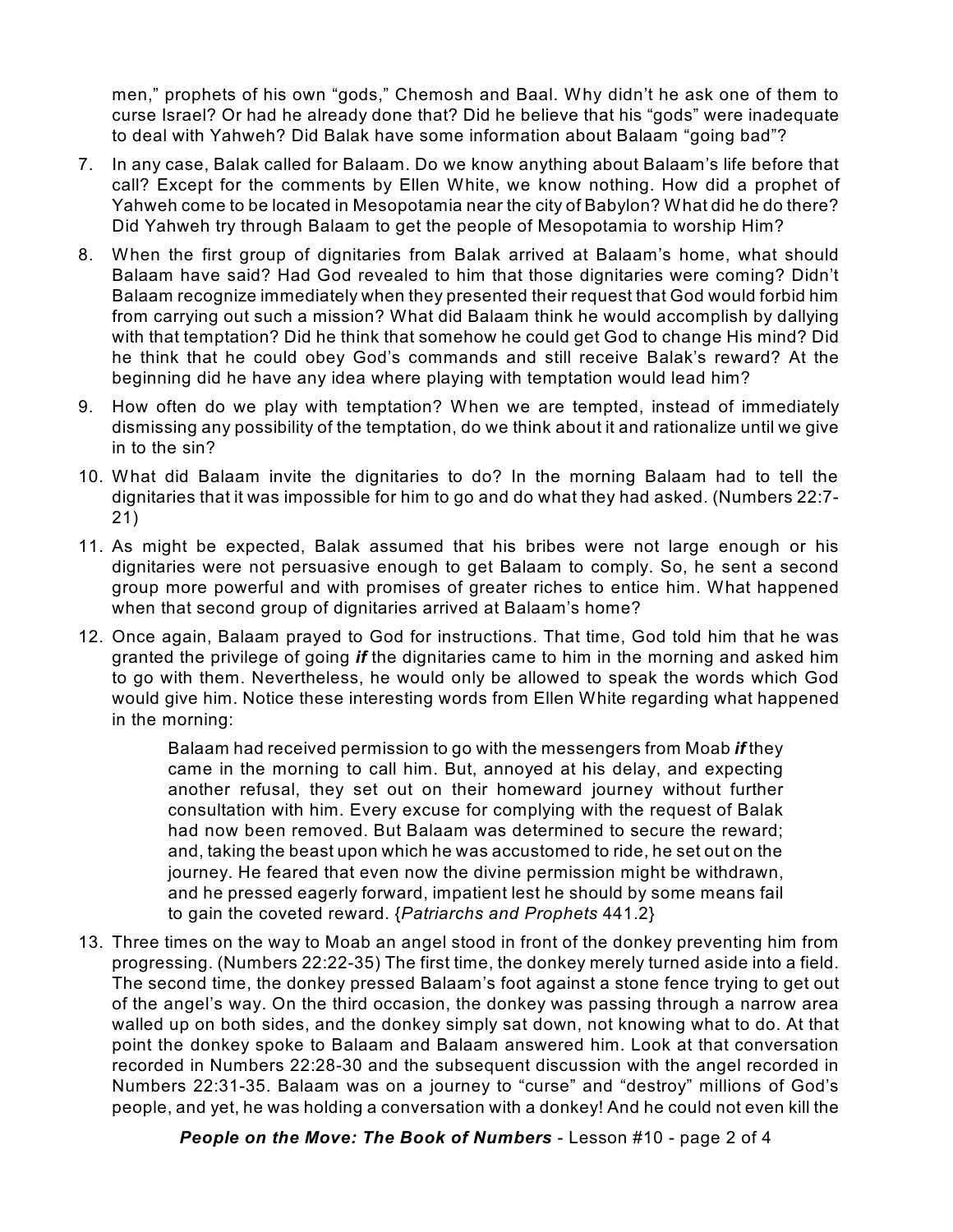donkey! How many times did Balaam need to be told by God that he should not have gone on that journey?

- 14. If Balaam had not been absolutely determined to get his reward, what should he have done at that point. Was Balaam still pursuing the men from Moab on those three occasions when his donkey saw the angel? Or, did that happen after he was traveling in their presence?
- 15. Read Balaam's "curses" in Numbers 23-24. After reaching the country of Moab and offering numerous sacrifices, Balaam uttered a marvelous blessing on the children of Israel. Balak was bitterly disappointed. He then took Balaam to an area where he could see only a portion of the encampment of Israel–hoping that Balaam would be able to curse a portion of the children of Israel. The result was another blessing. Then, Balak took Balaam to one of his pagan temples at Baal-Peor (remember this name for our lesson next week) where they offered more sacrifices. Was Balak hoping that his "gods," Chemosh and Baal, would somehow influence Balaam's God or perhaps Balaam himself to curse Israel from that site? In any case, the result was another even more glorious blessing on Israel. (Numbers 24:1- 13) Why would God even speak to Balaam at that point? (See *4SG* 47,48) Think of the incredible patience of God that He continued to try to work with Balaam and even with Balak and the poeple of Moab.
- 16. One of the things that Balaam prayed for was that he might "die the death of the righteous." What does that mean? (See 1 Corinthians 15:51-54; Romans 3:20-24) In what sense could we die the death of the righteous? Are any of us righteous naturally? Have any of us earned the status of "righteous people"? Can we become "righteous" in God's eyes? Ellen White indicates that in one of his visions, Balaam actually "saw" the "heavenly Canaan." (*Patriarchs and Prophets* 447.3) With such a vision in his mind, how could he continue to act contrary to the will of God?
- 17. Read Numbers 24:15-25. What king did Balaam see in vision? Which king of Israel managed to conquer Moab, Edom, and even the Amalekites? Is that a prophecy of Jesus? Or, is that a prophecy of King David?
- 18. Eventually, however, the one true righteous King will sit on His throne and descend from heaven in the new Jerusalem at the third coming and "every knee will bow." (Isaiah 45:23; Romans 14:11; Philippians 2:10,11) That victory will be the final one. Never again will God's kingdom be opposed here on this earth or anywhere else in the universe.
- 19. Consider briefly the stories of other Bible characters who were as greedy as was Balaam. What about Achan? (Joshua 6-7) Gehazi? (2 Kings 5) Judas? (John 13) Review the stories of each of those greedy men. Achan and his family were stoned. Gehazi ended up with Naaman's leprosy. Judas hanged himself. What should that tell us?
- 20. Greed and covetousness are such evils that they led Satan to rebel in heaven in the beginning. They are spelled out in the tenth commandment which Paul suggested is the root of our committing the sins spelled out in the other nine commandments. (Romans 7:7-11) Why are covetousness and greed such a problem for human beings and for angels? Why is it so hard for us to overcome our native selfishness and learn to love as God loves?
- 21. As we will learn in our next lesson, after going back home without his reward, Balaam returned to Balak on his own. He suggested that the only way to lead the children of Israel into destruction was to get them to sin. How could a prophet of God have sunk so low? He was serving the cause of Satan.
- 22. How many of us are secretly being overcome by selfishness, greed, and covetousness on a daily basis?